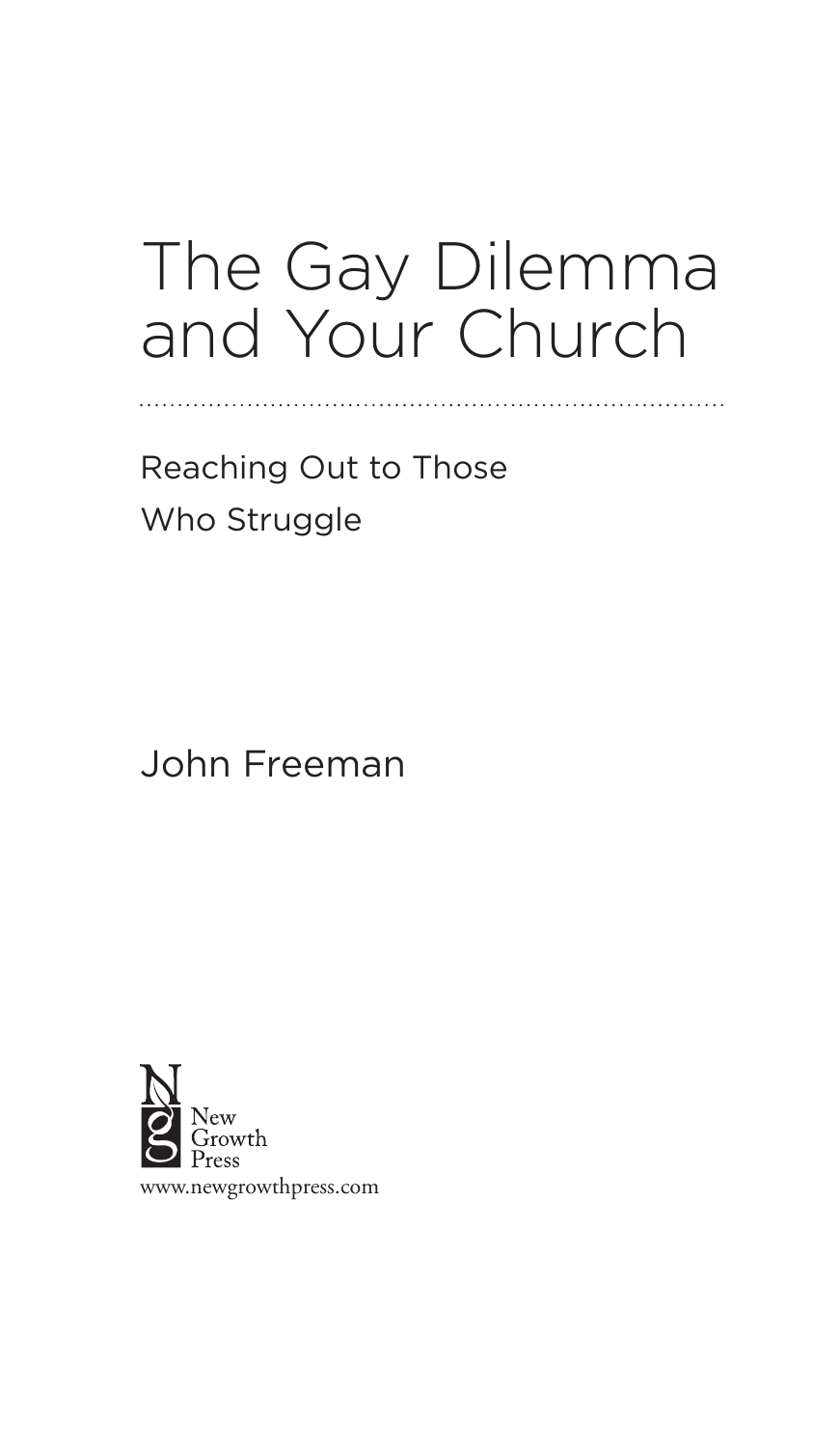New Growth Press, Greensboro, NC 27404 www.newgrowthpress.com Copyright © 2013 by World Reformed Fellowship

All rights reserved. No part of this publication may be reproduced, stored in a retrieval system, or transmitted in any form by any means, electronic, mechanical, photocopy, recording, or otherwise, without the prior permission of the publisher, except as provided by USA copyright law. Published 2013.

All Scripture quotations, unless otherwise indicated are from *The Holy Bible, English Standard Version*® (ESV®), copyright © 2000, 2001 by Crossway Bibles, a division of Good News Publishers. Used by permission. All rights reserved.

Scripture quotations marked niv are taken from the *Holy Bible,*  New International Version®, NIV®. Copyright © 1973, 1978, 1984, 2011 by Biblica, Inc. Used by permission. All rights reserved worldwide.

Cover Design: Faceout books, faceout.com Typesetting: Lisa Parnell, lparnell.com

ISBN-10: 1-939946-21-2 ISBN-13: 978-1-939946-21-8

Library of Congress Cataloging-in-Publication Data Freeman, John, 1953– The gay dilemma and your church : reaching out to those who struggle / author John Freeman. pages cm Includes bibliographical references and index. ISBN 978-1-939946-21-8 (alk. paper) 1. Homosexuality—Religious aspects—Christianity. 2. Church work with gays. I. Title. BR115.H6F74 2013 277.3'08308664—dc23 2013020701

Printed in Canada

20 19 18 17 16 15 14 13 1 2 3 4 5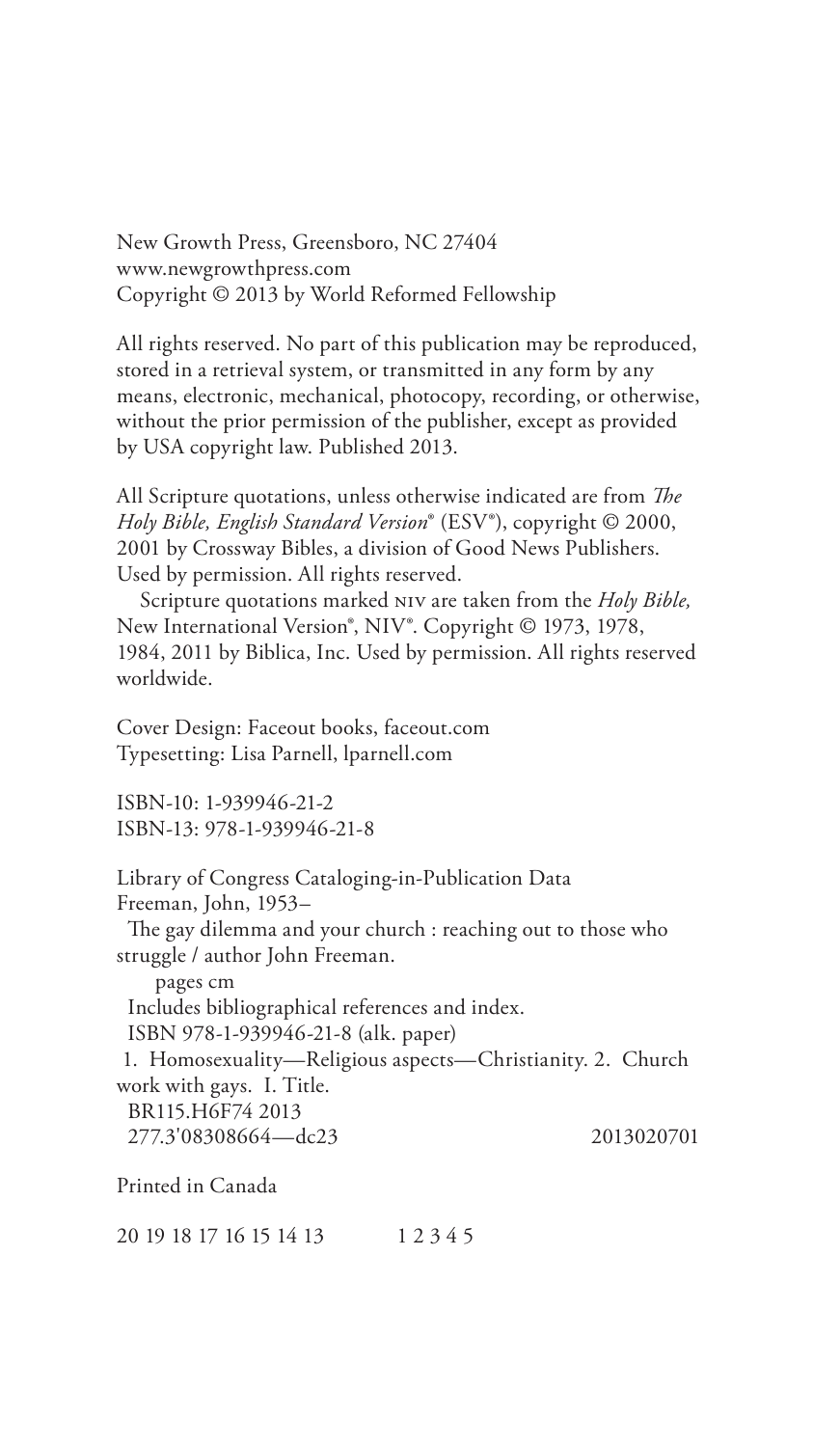ff don't care—let them all go to hell." I had been

explaining to a church leader the essence of our ministry and how we help people who contact us. His verbal response startled me, to say the least. The anger and vehemence in his statement took me aback.

A conversation with another church leader this time about whether Christians could be gay and adopt both that label and identity—produced another response that startled me. He looked directly at me and said unwaveringly, "Gay Christians? What's wrong with Christians being gay?" It was not a question; it was a comment.

Like it or not, the church can no longer avoid responding to homosexuality. Almost everyone today knows someone who is gay or lesbian or otherwise impacted by homosexuality. In a real sense, homosexuality has embraced the culture, and the culture (and some churches) has embraced homosexuality. This makes a growing dilemma for many in the Christian community who are personally impacted by these issues, however much we might like to pretend otherwise.

The two leaders above represent two polarized responses toward homosexuality within the Christian community. Are our only two options to either turn our backs on homosexuals or embrace their lifestyle? How should God's people, his church, respond to those who struggle with homosexuality in our churches? How should we respond to those who have embraced homosexuality as a lifestyle? Like all areas of life, the Bible and the gospel of Jesus Christ have much to say about homosexuality. The gospel points us to a better